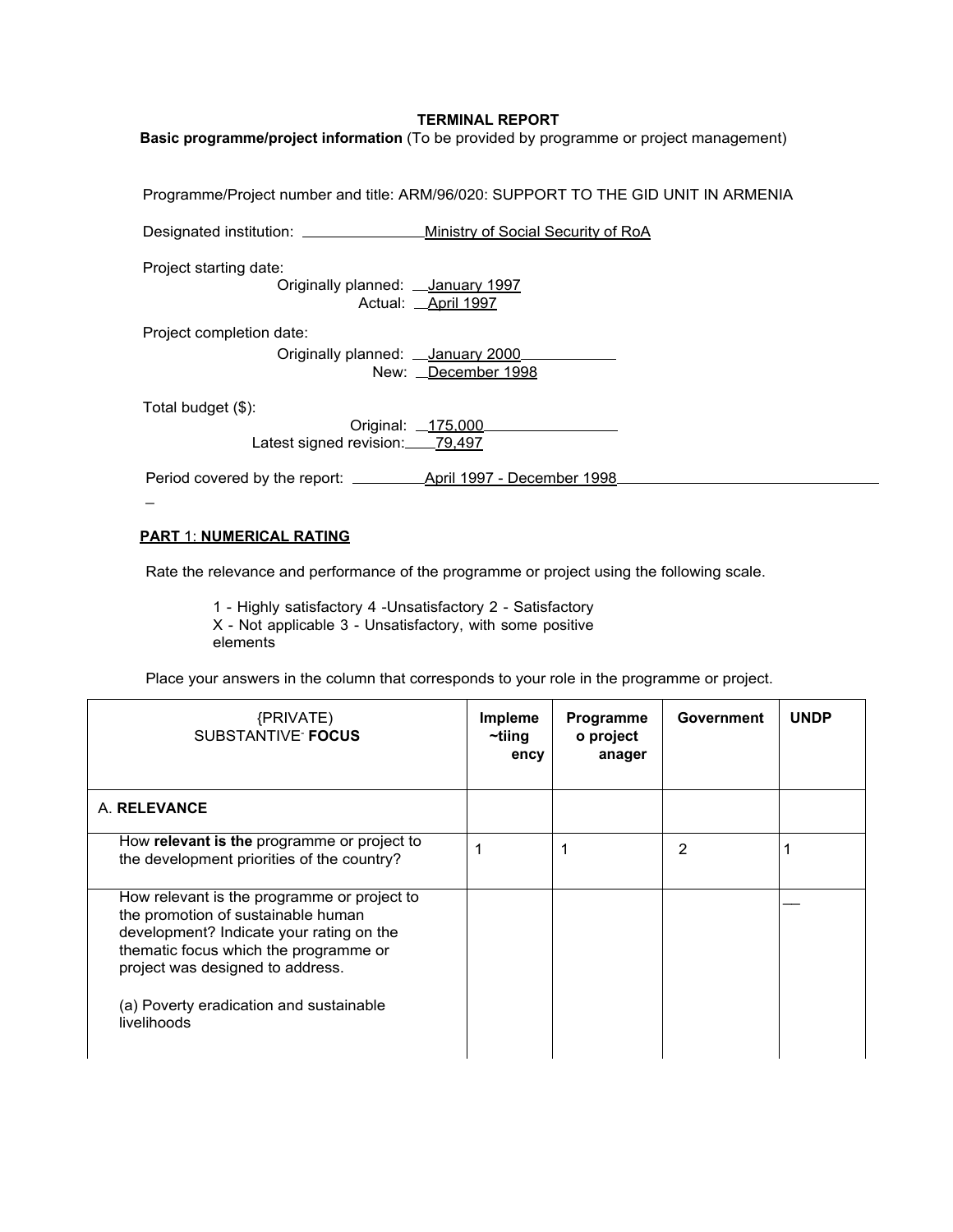| (b) Protection and regeneration of the<br>environment                                                                                                     |                |                |   |                |
|-----------------------------------------------------------------------------------------------------------------------------------------------------------|----------------|----------------|---|----------------|
| (c) Gender in development                                                                                                                                 | 1              |                |   |                |
| (d) Promoting an enabling environment for<br>SHD, including governance                                                                                    | $\overline{2}$ | 2              | 2 |                |
| To what extent are appropriate beneficiary<br>groups being targeted by the programme or<br>following<br>based<br>the<br>project,<br>on<br>considerations? |                |                |   |                |
| (a) Gender                                                                                                                                                | 2              | 2              | 2 | $2 -$          |
| (b) Socio-economic factors                                                                                                                                | 2              | $\overline{2}$ | 2 |                |
| (c) Geographic location                                                                                                                                   | $\overline{2}$ | $\overline{2}$ | 2 | $\overline{2}$ |
| 4. Given the objectives of the programme or<br>project, are the appropriate institutions being<br>assisted?                                               | 2              | 2              | 2 | 2              |

 $\overline{2}$ 

| <b>B. PERFORMANCE</b>                                                                                                         |                                |                |                |   |
|-------------------------------------------------------------------------------------------------------------------------------|--------------------------------|----------------|----------------|---|
| Using the following indicators, rate the<br>contribution of the outputs to the achievement of<br>the immediate objectives: a' |                                |                |                |   |
| (Indicator 1) Substantive capacity                                                                                            | $\overline{2}$                 | $\overline{2}$ | $\overline{2}$ | 2 |
| (Indicator 2) Technical capacity                                                                                              | 3                              | 2              | $2 -$          | 2 |
| (Indicator 3) Recognition/Networking                                                                                          | 3                              | 3              | 3              | 3 |
| Rate the production of target outputs.                                                                                        | 3                              | 3              | 3              | 3 |
| 3. Are the management arrangements of the<br>programme or project appropriate?                                                | 3                              | 3              | 3              | 3 |
| 4. Are programme or project resources (financial,<br>physical and manpower) adequate in terms of:                             |                                |                |                |   |
| (a) quantity?                                                                                                                 | 3                              | 3              | 3              | 3 |
| (b) quality?                                                                                                                  | $\overline{2}$<br>$\mathsf{r}$ | 2              | $\overline{2}$ | 2 |
| 1. Are programme or project resources being used<br>efficiently to produce planned results?                                   | 2                              | $\overline{2}$ | $\overline{2}$ | 2 |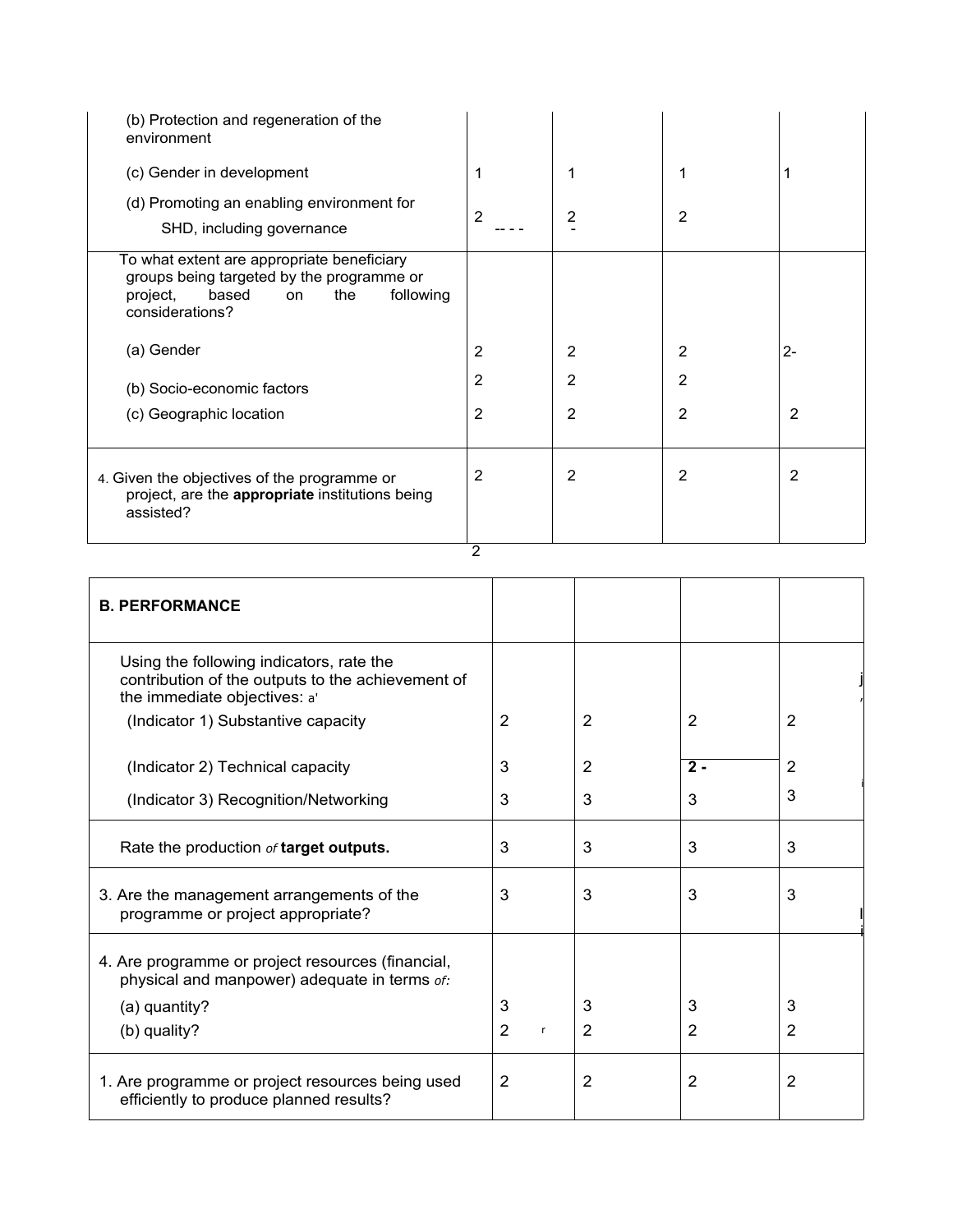| 6. Is the programme or project cost-effective<br>compared to similar interventions?                      |   |   | 2 - |
|----------------------------------------------------------------------------------------------------------|---|---|-----|
| Based on its work plan, how would you rate the<br>timeliness of the programme or project in terms<br>of: |   |   |     |
| (a) Production of outputs and initial results?                                                           | 2 | 2 | 2   |
| (b) Inputs delivery?                                                                                     | 2 | 2 | 2   |

'The programme or project manager must list the indicators as reflected in the programme support document or project document or agreed on by the stakeholders.

3

Please indicate your overall rating of the programme or project using the following numbers:

1 - Highly satisfactory 2 - Satisfactory 3 - Unsatisfactory, with some positive elements 4 - Unsatisfactory 5 - Not applicable

| $\cdot$ .                                                             | Implementing<br><b>Agency</b> | Programme<br>or project<br>manager | Government     | <b>UNDP</b> |
|-----------------------------------------------------------------------|-------------------------------|------------------------------------|----------------|-------------|
| <b>OVERALL RATING OF THE</b><br><b>PROGRAMME OR</b><br><b>PROJECT</b> | 2                             | 2                                  | $\overline{2}$ | っ           |

Explain the basis of your rating, which need not be limited to, or which may be different from, the relevance and performance criteria rated above. For the last year of the programme or project, the overall rating should include an assessment of the potential success of the programme or project as well as its relevance and performance.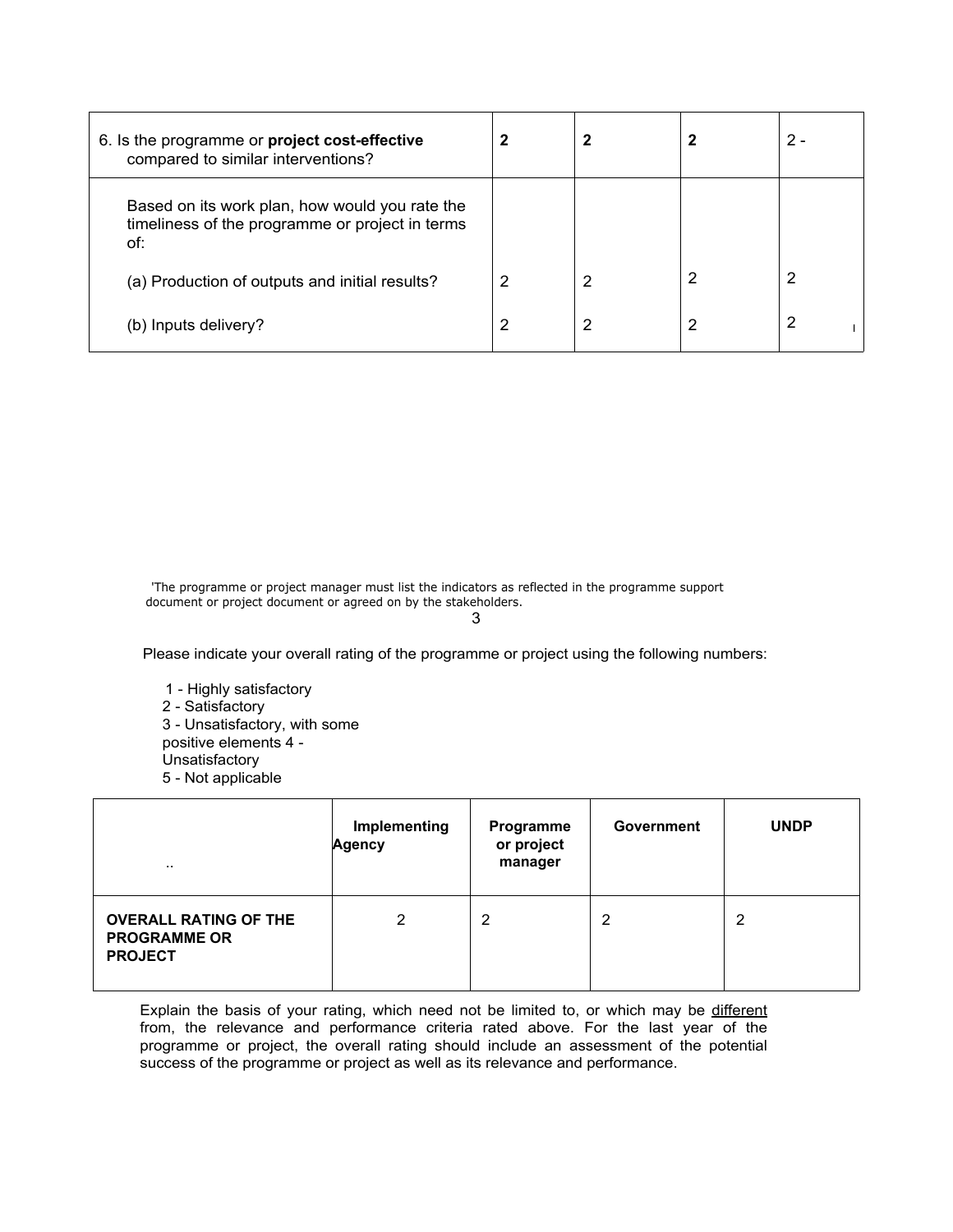#### **PART II: TEXTUAL ASSESSMENT**

What are the major achievements of the programme or project vis-a-vis the expected results? Please explain them in detail in terms of potential impact, sustainability of results and contribution to capacity development.

*The project very relevant and critical to the gender sensitisation of national policy and programs. The Government adopted some basic documents definir;gAtje liJn this field. Partnership between Government and the Civil Society was strengthened. NGOs active in the field were supported. Sustainable network among stakeholders was developed and supported. Gender Focal Points in regions were activated.*

*Public awareness on gender issues was raised through regular round tahlAr and training-'!?M1 n rs organized countrywide. Appropriate channels were developed for information dissemination. Further development of gender statistics and publication of information directories were fostered.*

2. What factors affected the achievement of programme or project results?

*The Unit of Women's Issues and the Department of Women's and Children's Issues was established of the Ministry of Social Security in April 1997, which was assigned the responsibilities of the GID Unit. In July 1998 the Unit was closed due to structural adjustments of the Ministry in connection with changes of the Government and the leadership of the Ministry. The Project has no permanent site*

*A broad public awareness campaign of the Minister of Social Security through mass media in 1997 increased public awareness on gender issues and project activities. Lack of access to the /CT made the information dissemination to the regions difficult.*

*Initial lack of cooperation between Government and NGOs (NGOs were not considered as actual counterparts by the Government; NGOs have no strong commitment to the Government) seriously hindered project activities. The lack of specialists on q .nder is,, joes initially caused difficulties in facilitation of round tables and restrained areas of studies.*

i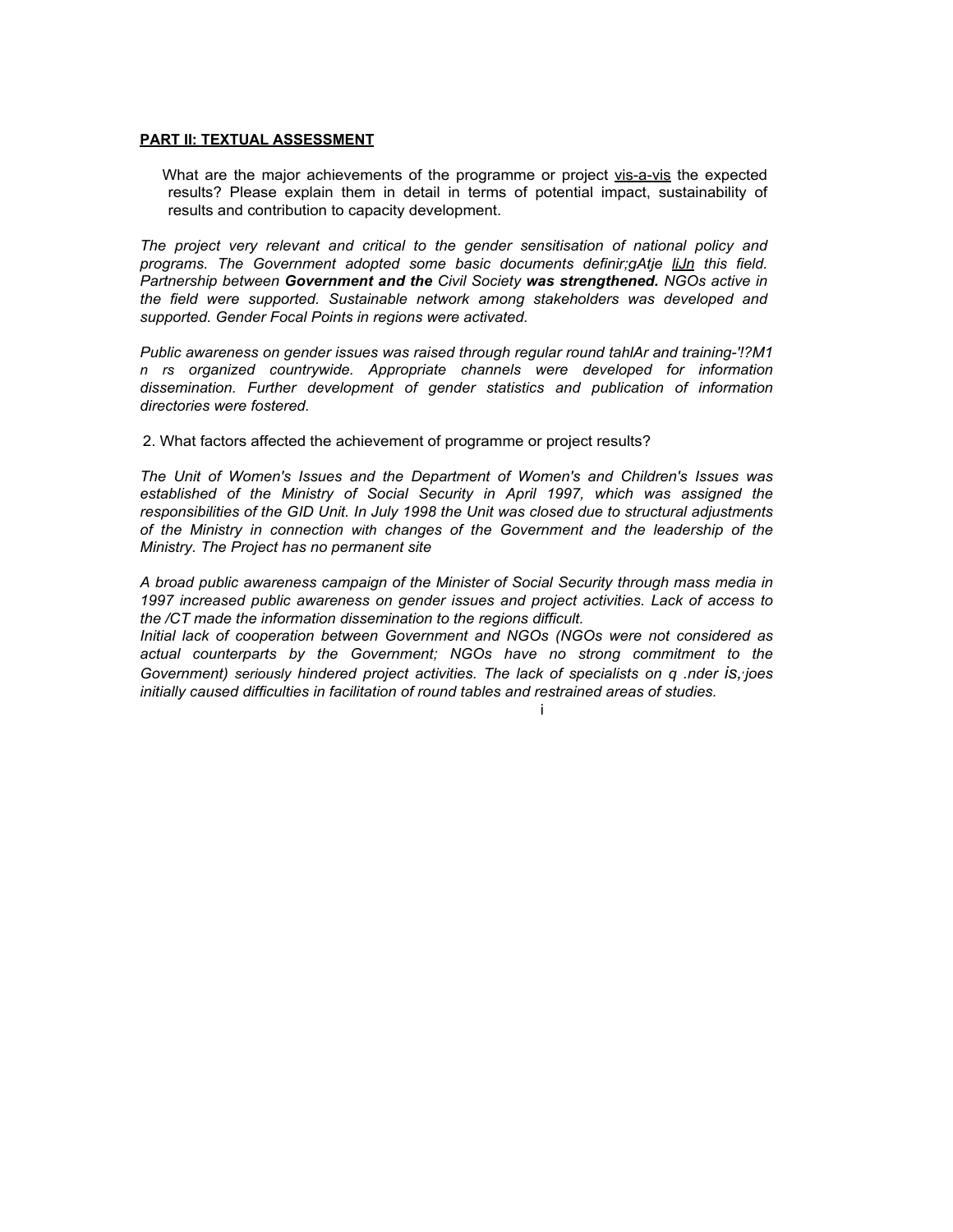*Wide partnership framework including all women's NGOs and organizations active in the area provided a fertile ground for successful activities and sustainable cooperation in the future Regular*

*3. What lessons (both positive and negative) can be drawn from the experience of the programme or project?*

*regional exchange initiatives, was also a significant contribution to achievements.*

*support and intensive backstopping of UNDP/RBEC Sub-Regional GID Project, specifically in*

*The most fundamental lesson that the experience of the project delivered is that any intervention aimed at the attaining gender equality should be anchored at the gender mainstreaming strategy with relevant mechanisms rather than allocating resources for a GID or WID type project.*

*Promoting network of organizations active in the field Jbrough establishing an efficient environment/ forum for discussions via employing innovative approaches and /CT can be a crucial factor in empowering women's organizations and civil society at large to contribute to the advancement of women and attaining gender equality. At the same time lack of technical capacity of partners reduces the efficiency of the outputs and outcomes.*

*Working with highly qualified specialists in various areas and motivating them to contribute to the GID objectives is equally important as supporting women leaders, organizations and empowering women. On the other hand lack of local specialists on gender and development issues significantly hinders conducting studies in this field and identifying priorities using adequate methodologies. Concurrently, lack of deep understanding of gender methodologies and concepts by women leaders may cause derived problems in achieving positive impact.*

*Promoting gender culture among top decision makers, as well as fostering partnership between government authorities and NGOs is crucial for successful implementation of GID type projects in Armenia. Yet, the lack of gender sensitivity of top decision-makers and relevant knowledge of gender issues, frequent and immersed changes of the management of authorities might no only gravely endanger successful implementation of the project but could also result in long-term problems in overcoming a number of significant objectives.*

*It is also important to cooperate with successful/capacitated organizations in implementing the*

4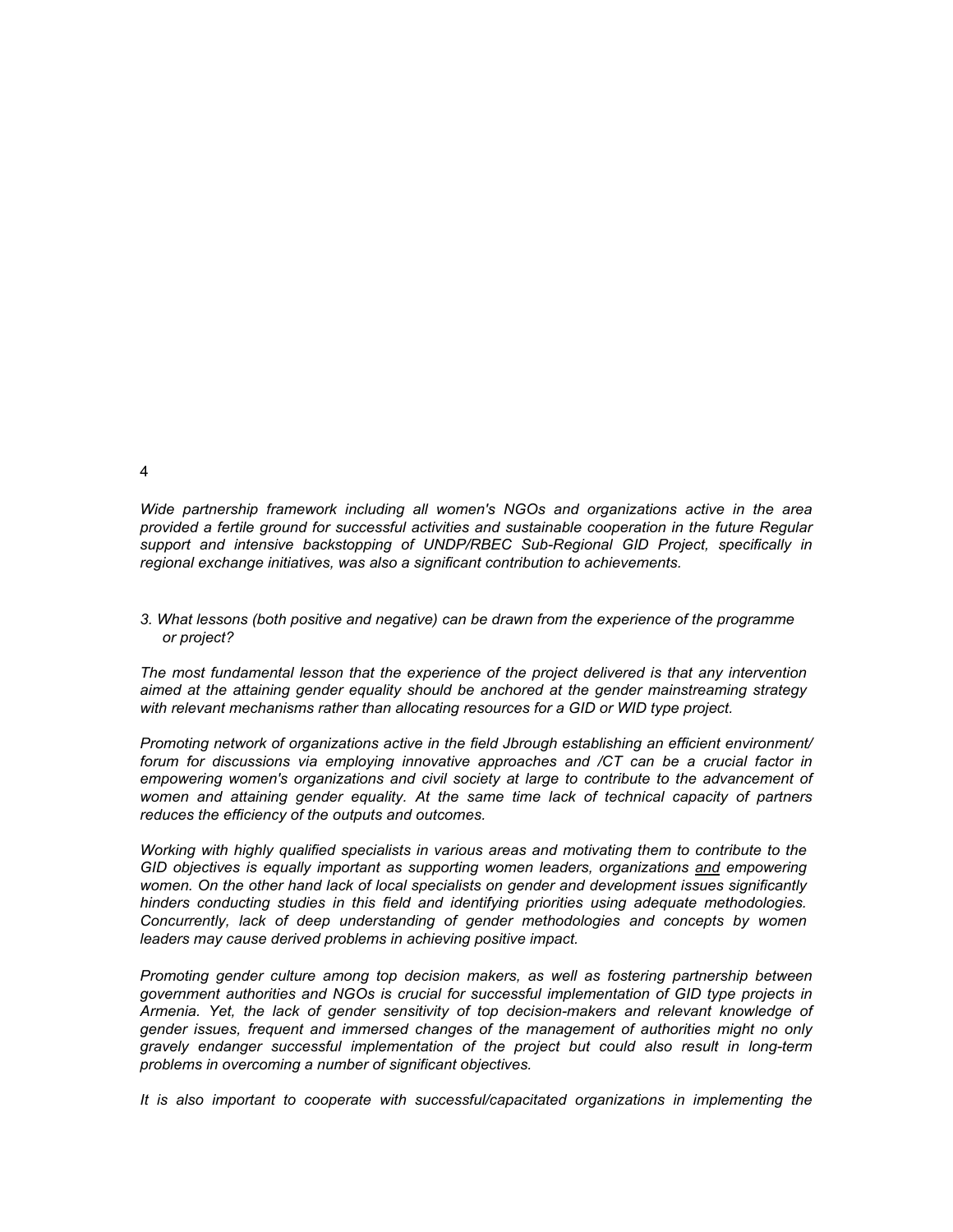*project while supporting and building capacity of newly establish d and grass root NGOs through training and technical inputs. Yet, it is rather inefficient working in the opposite way.*

*Working with the journalists and information managing staff should become a good start for any PR a(,tivity rut GID related activities. Empowering media and having a strong ally in raising public awareness on gender issues will significantly contribute to overall project implementation.*

*4. What are the views of the target groups with regard to the programme or project? Please note any significant* gender-based differences *in their views.*

*The NGO community welcomed the project in early 1997 as a follow up to FWCW The project mostly fulfilled expectations of the civil society: strong organizations were included in the partnership framework, their contribution to the activities were ensured and emergent organizations received significant technical assistance through series of training courses. The role and contribution of the project in promoting the cooperation between women's organizations and local authorities, as well as their association to the number of national institutions were widely recognized by all stakeholders.*

*If* tr *programme or project has* been evaluated, what is the implementation status of the **recommendations** *made by the evaluators?*

*5*

6. What activities or steps do you recommend as follow-up to the project?

*Taking into account project achievements, factors contributed to successful practices and problems and obstacles in its implementation it is recommended to ascertain the GID Unit with appropriate status and staff It is recommended that in the interest of sustained development consideration be given to providing more targeted/specific assistance to promoting the network of all stakeholders including gender focal points and NGOs in the regions, with special attention paid to the employing ICT for this purpose, providing further training for government officials and NGO leaders on gender issues and social partnership; building capacity for the Resource Centre (library, equipment, etc.), promoting research and studies on gender issues in Armenia.*

7. Provide any other information that may further support or clarify your assessment of the programs or project. You may include annexes, as you deem necessary.

*In November 1998 an agreement was stated with the implementing agency on Project cessation until a new programme could be developed, with more sustainable objectives, a broader variety of partners and a more visible mechanism for implementation. It was also agreed that the Project will be formally closed by UNDP and the Government as soon as the paper work is completed.*

## **For the implementing agency:**

Name: Razmik Martirosian Title: Minister of Sociai.Security of RoA Signature: The Signature of the set of the set of the set of the set of the set of the set of the set of the s

Date: 7.03.2001

#### For **the programme or pr&Ject management:** Name: Vahan Asatrian Title: National Project Coordinator Signature: . l~

Date: *7.03.2001*

For the government: in the government of the government of the government of the government of the government of the government of the government of the government of the government of the government of the government of t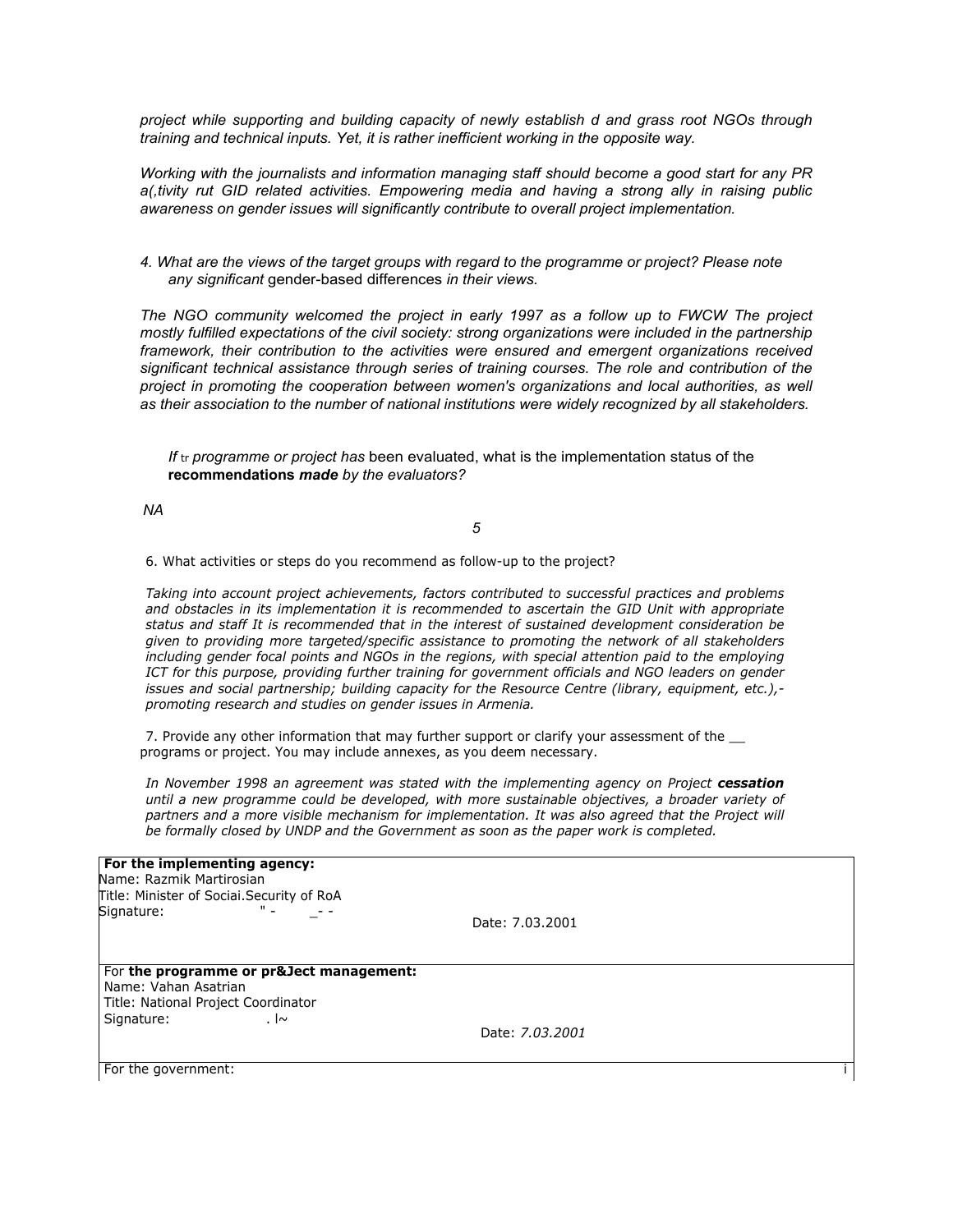Name: Razmik Martirosian Title: Minister of f Sor al Securit;- of RoA Signature:- ' . r <br>Date: *7.03.2001 I* **For UNDP:** Name: Katiga Cekalovic Title: UNDP Resident Representative / *rr* Date: 7.03.2001  $7 - 7$ 6 **PART III: Proqramme/proiect summary table** 11 ..~ **K0 ARM/96/020 Support to the GID Unit AhAgenmeht a** f **men F-91 7 in Armenia Minist of Social Securit of RoA 9 FINANCIAL SUMMARY** Source of fun **Budget**  $-3.148794$ timated expenditure  $\mathbb{R}^{3}_{\geq 0}$  $(5'000)$  $$ '000'$  $(%)$ 79 497 79 497

*The project was relevant and critical to the advancement of women and attaining gender equality in Armenia. The project was also forged in a timely way so as to assist RoA in national follow up to Beijing Conference and preparation of the National Platform for Action.*

The main objective of this project was to build up the capacity of the GID Unit to mainstream gender *issues in national programs, to undertake research and disseminate information in gender issues and develop programs in support of women in our country, to establish a network and partnership between the Armenian national institutions, non Governmental organizations and development agencies, and to provide training opportunities for trainers. The project direct!y refers to the UNDP strategy that has chosen the advancement of women and integration of women in development as issues of special consideration. UNDP is the only organization in the UN system with an extensive GID program.*

*The Project, even thought had achieved a number of outputs, namely the drafting of the National Action Plan for follow-tip to Beijing of the Government of Armenia, and the establishment of a Government Commission on Gender Policy under the Ministry of Social Security, may not have had the desired outcome to convince the UNDP staff or the Government for the need to recognize, concentrate and address gender issues in Armenia.*

TRAC (1+2) TRAC 3 **Other** Cost-sharing: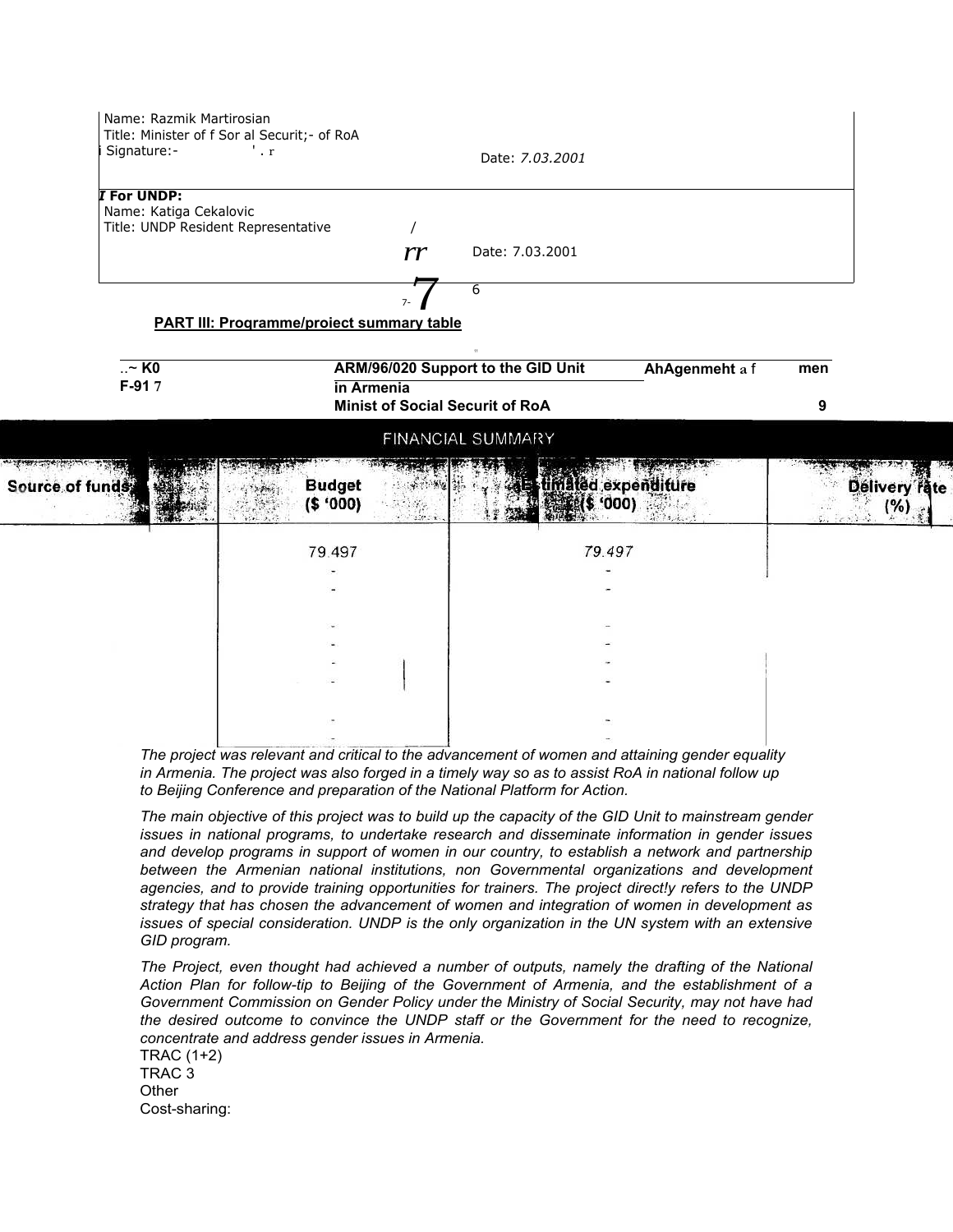# Government Financial institution Third arty

Trust funds AOS (where applicable)

*100.00*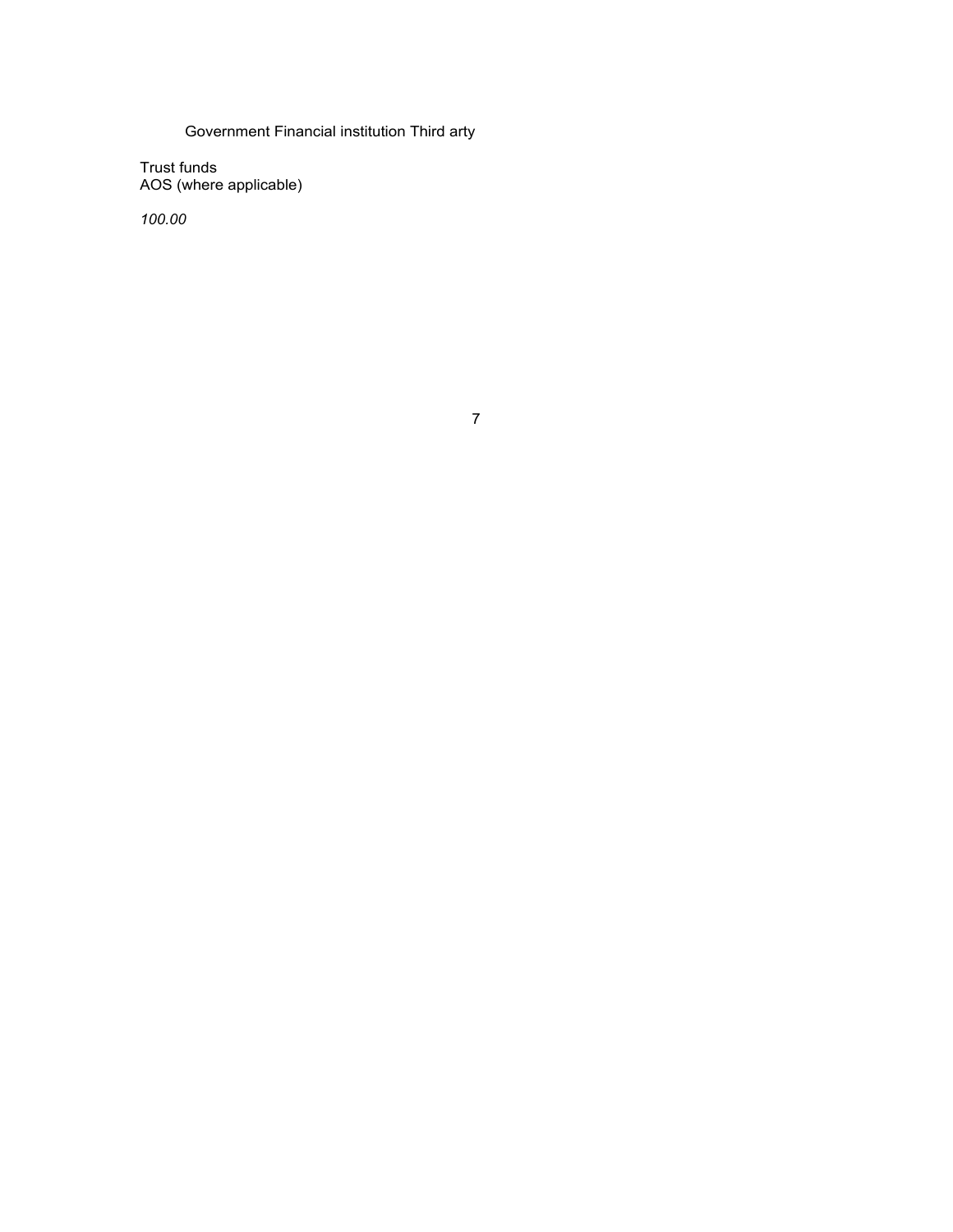

*Mainstreaming gender sensitive approaches into national policy* and *programs, ensure gender sensitivity and awareness of all Government key officials and partners, actors in the NGO community in planning and programming.*

*Promotion* of research and *development* of a *network of information on render issues and their dissemination through appropriate channels*

*I National Policy on the advancement of women and gender equality was formulated as a part of national follow up to FWCW. A number of policy papers were prepared and adopted by the government.*

*Legislation of the RoA was analyzed in terms of gender equality and discrimination against women. Participation and contribution of NGOs in these processes were ensured. Guidelines on gender and development issues, on working with the mass media, as well as the Beijing PFA in Armenian were published.*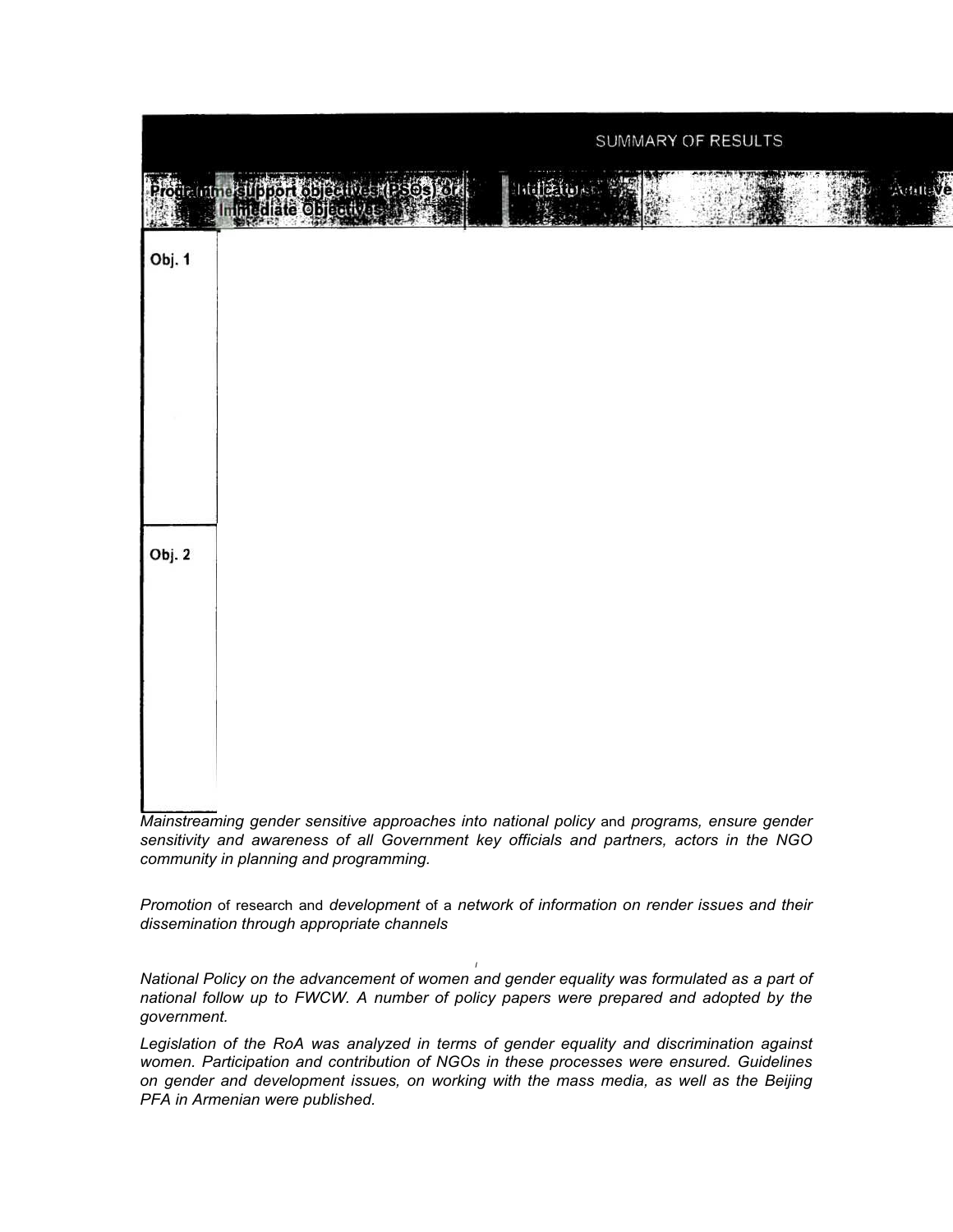*Awareness on gender issues was raised through training activities for government officials, NGO leaders, media policy makers and journalists. Cooperation of NGOs with national and local government authorities enhanced through round table discussions and seminars nationwide.*

*Gender focal points were instituted both in the regions and various sectors. Government Commission on gender and development policy was established.*

*Gender related problems were idTntified and assessed in several areas (gender and policy, gender and culture, f~ minization of poverty, refugees and migration, gender policy in employment adiministration, etc.). These issues were widely discussed at round tables and networks of related specialists fostered.*

*The Project activities and activities of GID Unit have been regularly aired through established channels, especially through the mass media.*

*Development of gender statistics (mechanisms of gender-disaggregated data collection, statistics for national programs and policies, etc.) was promoted. Date base on social status of women in Armenia (vulnerable groups, e ployment, refugees, etc.) was created in the Ministry of Social Security and mechanisms for data collection <sup>I</sup> using national information systems ` PARO S'. A AKS' and 'SEVAN' were elaborated. A case study on the status of rural women was prepared by experts. A video film on women-leaders of rural communities were produced and widely presented.*

*8*

| Supporting the implementation                                                 | NGO initiatives and projects were supported. Fund raising mechanisms were                                                                                                                                                                                                                                                                 |
|-------------------------------------------------------------------------------|-------------------------------------------------------------------------------------------------------------------------------------------------------------------------------------------------------------------------------------------------------------------------------------------------------------------------------------------|
| heneficial for<br>of programs<br>women at the national and<br>regional level. | supported. Data base on the national NGOs active on women's/gender issues<br>was created.                                                                                                                                                                                                                                                 |
| Support the institutionalization of                                           | Though the Institute on Labor and Social Research had no capacity to provide                                                                                                                                                                                                                                                              |
| training in practical skills for<br>women.                                    | appropriate training for trainers a group of 15 trainers was created based on the<br>Association of Women with University Education and a series of intensive traini<br>for trainers was conducted with the Association. Four trainers in new<br>methodologies of gender studies were trained in summer schools in Russia and<br>Ukraine. |
|                                                                               | Over 250 government officials, representatives of women's NGOs, GFPs,<br>journalists and other beneficiaries received training on gender related issues. 9<br>leaders and active members of 43 NGOs in Yerevan and Gyumri received Engl<br>language and computer skills training.                                                         |
|                                                                               |                                                                                                                                                                                                                                                                                                                                           |

*Output targets*

a

Obj. 1 Mainstreaming gender sensitive approaches into national policy and pr~grams, ensure gender sensitivity and awareness of all 4overnment key officials and partners, actors in the NGO community in planning and programming

*Output 01 Gender sensitive national policy and civil*

**Achievement of out**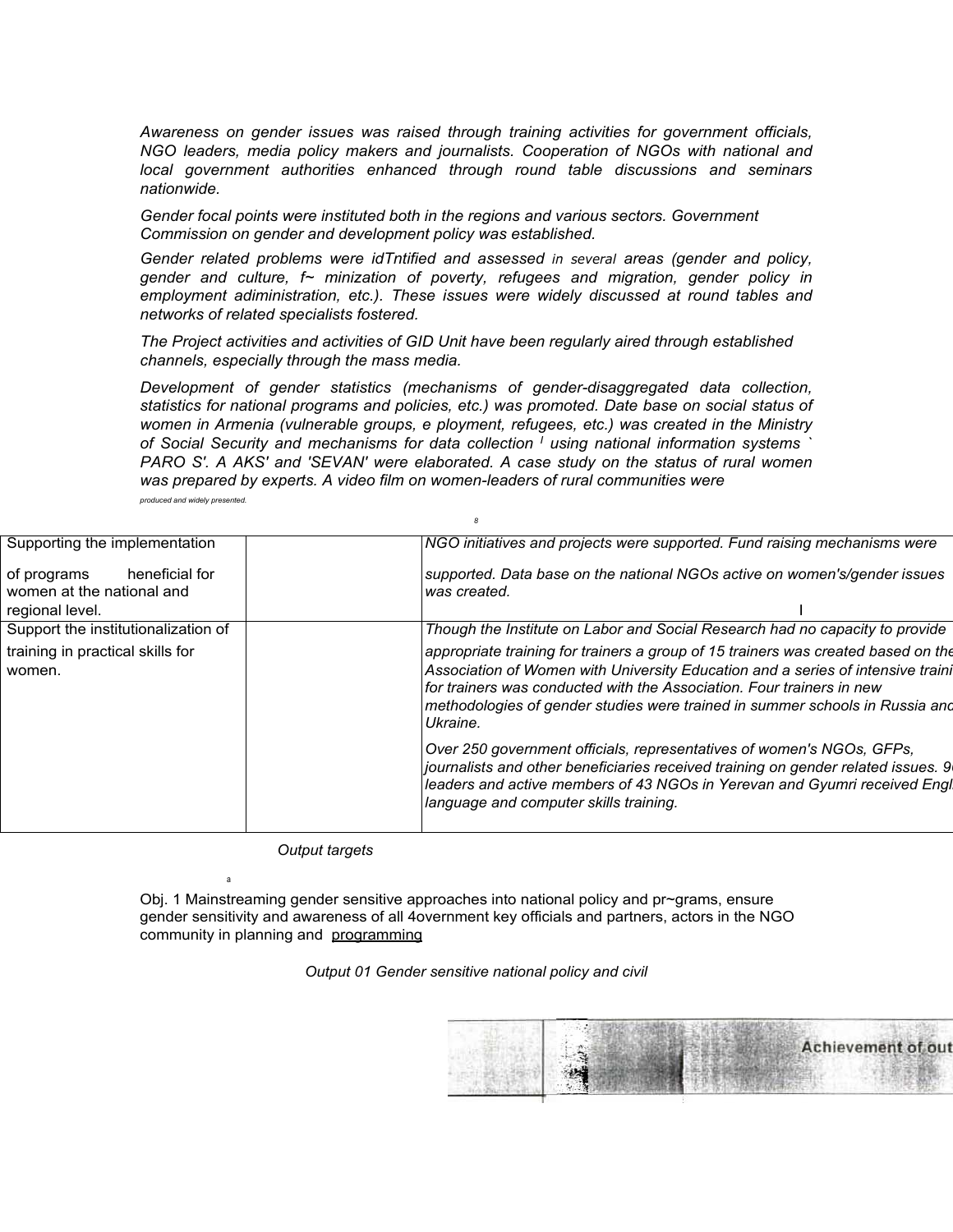

*service personnel with capacity to conduct gender analysis and mainstreaming*

| 00 ut 02 Appropriate Forum for |                                           |        |          |  | up-streaming and                          |  |
|--------------------------------|-------------------------------------------|--------|----------|--|-------------------------------------------|--|
|                                | don n-strearnrng gender                   |        | sensitiv |  | legislation and                           |  |
|                                | programmmmq                               | Review | of e     |  | and its                                   |  |
|                                | implementation.                           |        |          |  | Guidelines legidlateloped for appropriate |  |
|                                | rnaii <sub>i</sub> : arearrring of gender |        |          |  |                                           |  |

*The National Concept Paper on the Improvement of Status of Womerli in the RoA and the National Plan of <sup>I</sup>ction on the Improvement of Women's Status and qmpowerment of their Role in the Socigty for 1998-2000 in the RoA were drafted and fur\*rer endorsed by the Government. The Concept on the Legislative Action Aimed at the Provision of the Equal Rights*

*and Equal Opportunities for Men and Women in the RoA and the Concept on the Improvement . rf Status of Rural Women and increasing their Participation in the Decision Making at all Levels !cave been drafted. The gender review of legislation of the RoA covering all existing laws and egulations was conducted by the group of experts*

*the Beijing PFA were translated in Armenian and published. The practical guide for women on practicing mass media 'How to reflect gender issues r mass media' and the practical guide for <sup>r</sup> governmental officials, NGOs and International organAzations 'Gender and Development' were <sup>r</sup> iublished.*

*)ver 140 local Government officers, NGO leaders, mass media policy makers and journalists were trained on the issues of democracy. gender equality and civil participation of women, ~r . - . elopment of wotnen s-movemen a \_\_cooperatiorz\_af 9*

*Output 03 Task forces of Government and NGOs to work together on specific areas of concern to women.*

*gender analysis and planning, development of women's movement and cooperation of authorities with the civil society through the series of seminar/trainings in Yerevan and regions.*

*NGO Advisory Committee was established in spring 1997 with 13 members after consultations with about 25 NGOs. A forum of 20 NGOs was established coordinated by 3 NGO leaders. Government Commission on the Development of the Gender Policy in the RoA headed by the Minister of Social Security was established (operational till 2000) by decree of the Prime Minister, with the mandate to coordinate activities and issues on the development of gender polr-:y in Armenia. Gender focal points were appointed by the Decrees of Governors.*

Obj. 2 Promotion of research and development of a network of information on gender issues and their dissemination through appropriate channels

*Output 01 Regular round-tables and discussion* sessions *on gender related issues*

*Output 02 Resource Center located at the GID Unit with a monthly newsletter*

*Output 03 Gender desegregated hata gathered and analyzed for programming purposes.]*

Obj, 3 Supporting the implementation of *programs* beneficial for women at the national and regional level.

*Output 01 Fund-raising for the various project proposals submitted by women's organizations.*